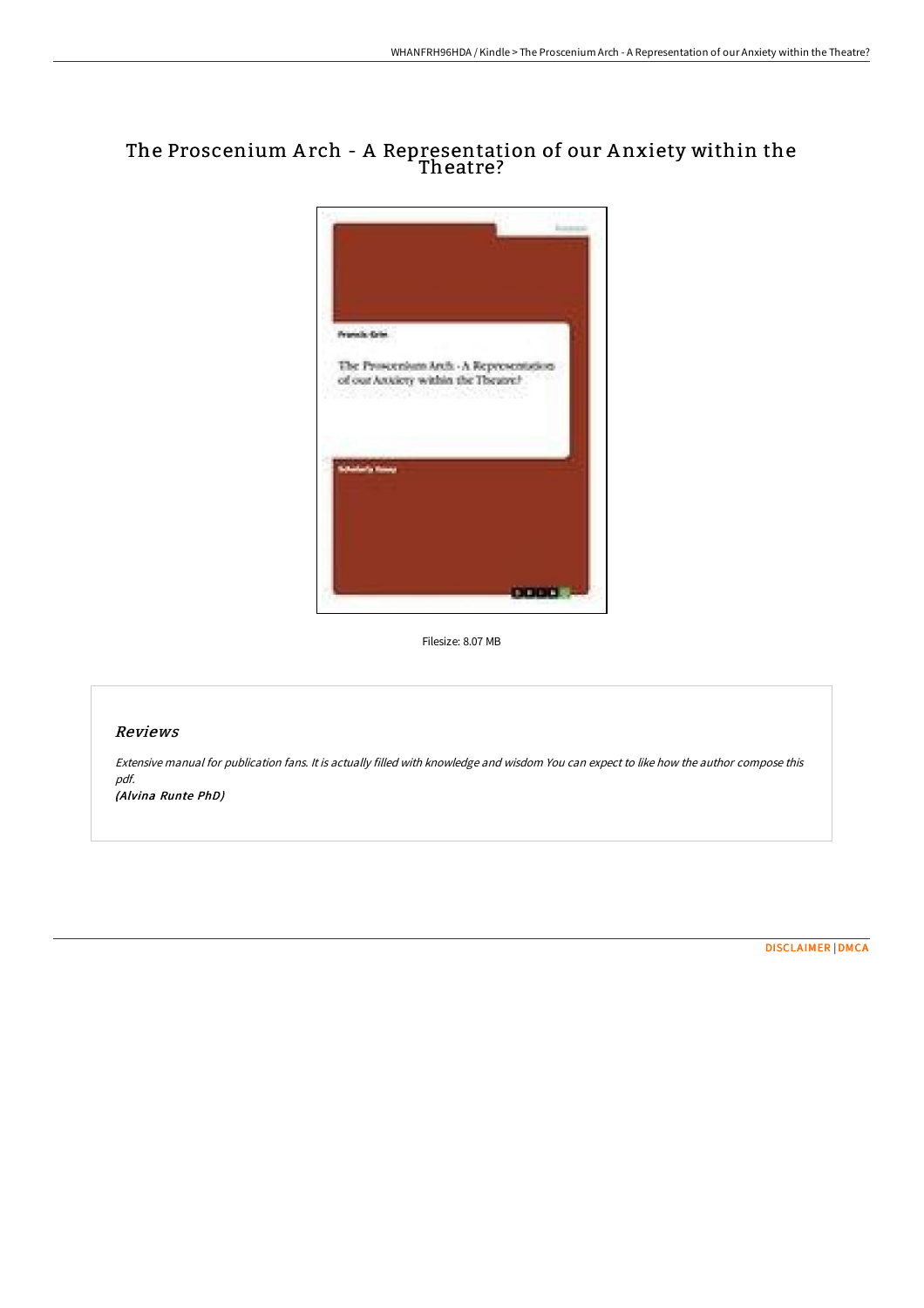### THE PROSCENIUM ARCH - A REPRESENTATION OF OUR ANXIETY WITHIN THE THEATRE?



To download The Proscenium Arch - A Representation of our Anxiety within the Theatre? PDF, remember to click the web link beneath and save the file or gain access to other information which are highly relevant to THE PROSCENIUM ARCH - A REPRESENTATION OF OUR ANXIETY WITHIN THE THEATRE? ebook.

Grin Verlag Gmbh Apr 2013, 2013. Taschenbuch. Book Condition: Neu. 210x148x2 mm. This item is printed on demand - Print on Demand Titel. - Scholarly Essay from the year 2008 in the subject Theater Studies, Dance, printed single-sided, grade: H1, University of Melbourne, course: Architecture, Space, and Theatre, 10 entries in the bibliography, language: English, abstract: The frontal set-up of the proscenium arch now marks a central point of debate regarding the nature of representation within the theatre. The proscenium s frontal architectural form seems to l ave little room for discussion as it detaches the spectator from the performance through the employment of the fourth wall. This lack ofdiscussion has repeatedly been blamed for the reestablishment of traditional bourgeois values and hegemonic sign-systems within the theatre. (Heuvel 1992) Hence, the 20th century was more than happy to embrace the multitude of theatrical innovations as new staging concepts stirred away from the antiquity of the proscenium arch, moving into a new and exciting artistic terrain that involved theatrein the round, environmental theatre, etc. (Heuvel 1992) These innovations celebrated the theatre as an interactive experience between the actors and the audience, liberating the stage from the dull frontal viewing that the proscenium arch had seemed to chainitself to. Representation within these emerging theatre styles evolved into a state of experiencing the image rather than merely viewing it and the audience was now able to play an active role, allowing them to interact/question the sign systems on stage.Oddly enough, the proscenium still seems to be the most ommon form of staging within our Western theatre culture. Realistic, Epic, and the Post-modern Theatre of Images mark three of the most historically significant genre s within the theatrical movement, yet, these three styles predominantly employ the prosceniumarch as a theatre space. Their regressive use...

h Read The Proscenium Arch - A [Representation](http://digilib.live/the-proscenium-arch-a-representation-of-our-anxi.html) of our Anxiety within the Theatre? Online  $\blacksquare$ Download PDF The Proscenium Arch - A [Representation](http://digilib.live/the-proscenium-arch-a-representation-of-our-anxi.html) of our Anxiety within the Theatre?